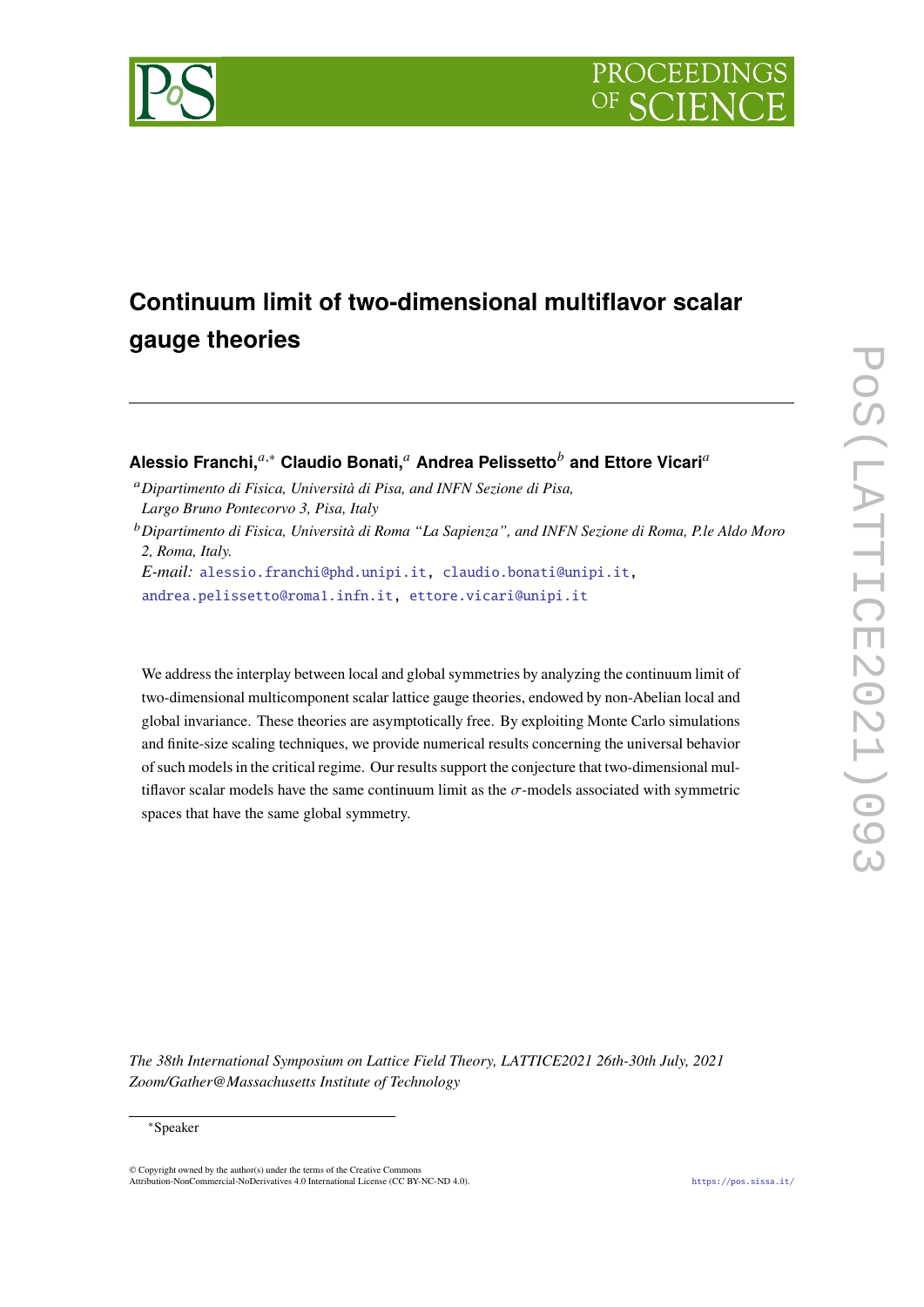## **1. Introduction**

Local and global symmetries play a crucial role in determining the main features of a manybody physical system. Non-Abelian gauge invariance is often associated with color confinement and asymptotic freedom [\[1\]](#page-6-0), while global invariance and the corresponding symmetry-breaking pattern is related to phase transitions and universality. We focus on the intertwining of these two symmetries in the presence of a critical phenomenon, to better understand the role played by local (color) and global (flavor) degrees of freedom in determining the modes that become critical and therefore the universality class observed approaching the continuum limit. Due to the Mermin-Wagner theorem [\[2\]](#page-6-1), two-dimensional systems cannot undergo a spontaneous breaking of a continuous symmetry at finite temperature. However, a critical behavior may be expected in the asymptotic zero-temperature limit, as it happens in 2D non-linear  $\sigma$  models (NLSMs) [\[3\]](#page-6-2). Indeed, these theories develop an exponentially diverging correlation length in the low-temperature regime

$$
\xi \underset{T \to 0^+}{\sim} T^{-p} e^{c/T} \tag{1}
$$

similarly to QCD, the theory of strong interactions. Generalizations of NLSMs, e.g. gauged  $\sigma$ -models defined on a symmetric space  $G/H$ , are expected to be asymptotically free as well [\[4\]](#page-6-3).

In this proceeding, we review some results on Multiflavor Scalar Gauge (MSG) theories on a two-dimensional lattice, characterized by a non-Abelian  $SO(N_c)$  gauge symmetry and  $O(N_f)$ global invariance, as paradigmatic examples to discuss the critical properties of MSG models [\[5\]](#page-6-4). We only consider fields transforming according to the fundamental representation of the gauge group. To investigate the critical behavior of these lattice systems, we performed finite-temperature Monte Carlo simulations and a detailed analysis of the minimum-energy configurations. All results support the following conjecture: a two-dimensional MSG model has the same continuum limit as the NLSM defined on a symmetric space, possessing the same global symmetry as the gauge model. This is confirmed by the study of the simplest formulation, i.e., in the absence of any local potential in the Hamiltonian. In this case  $\mathbb{R}P^{N_f-1}$  critical behavior is observed for any  $N_c \geq 3$ ,  $N_c$ and  $N_f$  being the number of colors and flavors, respectively.

However, different symmetry-breaking patterns and critical behaviors may be driven by the introduction of a quartic potential that does not break explicitly any symmetry of the lattice model. Indeed, by varying the potential parameters, one can vary the structure of the scalar-field vacuum, which crucially determines the continuum limit realized for  $\beta \to \infty$ . For multiflavor scalar theories in the unit-length limit, we considered the most general gauge-invariant quartic potential that preserves the  $O(N_f)$  global invariance of the model, to understand the role that the potential plays in determining the universality classes and continuum limits of MSG models. We present here some numerical results for  $N_c = 3$  with a nonvanishing quartic coupling [they are taken from [\[6\]](#page-6-5), that studied MSGs with fields in the adjoint representation of SU(2), which is equivalent to the fundamental representation of  $SO(3)$ . These results can be extended to more general models undergoing transitions belonging to more exotic universality classes, associated with a NLSM defined on a symmetric space. In particular, for  $N_f > N_c$  and appropriate quartic couplings, the continuum limit is described by a NLSM defined on the quotient group  $SO(N_f)/(SO(N_c) \otimes$ SO( $N_f - N_c$ )) [\[4,](#page-6-3) [8\]](#page-6-6), corroborating our general conjecture.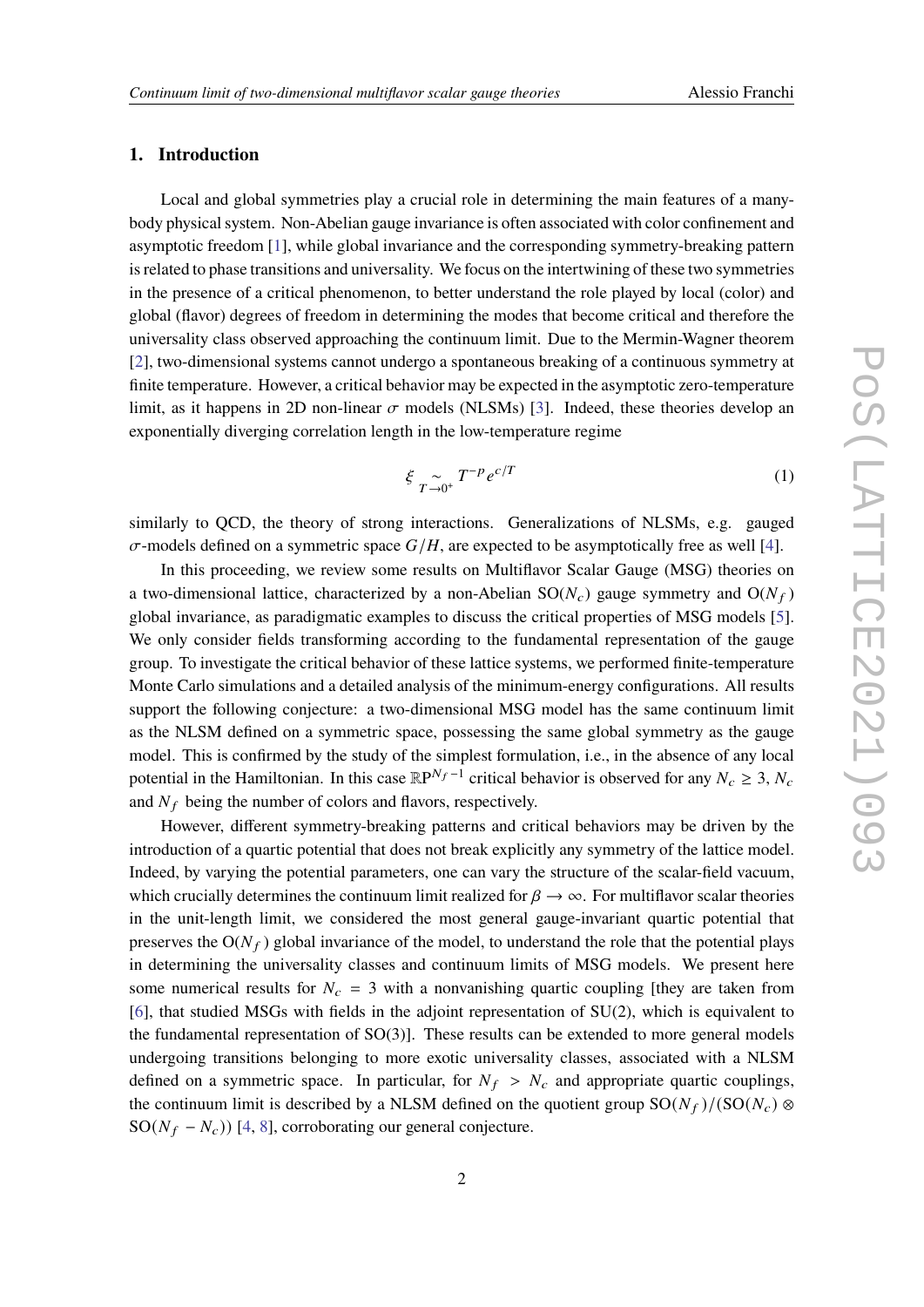### **2. Lattice model and observables**

We define the model on a square lattice with periodic boundary conditions. On each site  $x$  of the lattice, we define a real matrix  $\phi_x^{if}$  (where  $i = 1, ..., N_c$  and  $f = 1, ..., N_f$  are the color and flavor indices, respectively) satisfying the unit-length constraint

$$
\operatorname{Tr}\phi_x^t \phi_x = 1\,. \tag{2}
$$

To implement the SO( $N_c$ ) gauge symmetry, we introduce link variables  $U_{x,\mu} \in SO(N_c)$  on each link connecting two nearest-neighbor sites, according to the Wilson prescription. The Hamiltonian and the partition function of the lattice model read as follows

$$
H_{\rm{MSG}} = -N_f \sum_{x,\mu} \text{Tr} \, \phi_x^t U_{x,\mu} \phi_{x+\mu} - \frac{\gamma}{N_c} \sum_x \text{Tr} \, U_{x,\mu} U_{x+\mu,\nu} U_{x+\nu,\mu}^t U_{x,\nu}^t + V(\phi_x) \tag{3}
$$

$$
Z = \sum_{\{\phi, U\}} e^{-\beta H} , \quad \beta = 1/T , \tag{4}
$$

where  $V(\phi_x)$ , as discussed in the introduction, is a gauge-invariant potential term which preserves the symmetries of the lattice model. We consider the most general quartic potential compatible with this requirement, i.e.,

$$
V(\phi_x) = w \sum_x \text{Tr} \, \phi_x^t \phi_x \phi_x^t \phi_x \,. \tag{5}
$$

The system is characterized by  $SO(N_c)$  gauge invariance

$$
\phi_x \mapsto \phi'_x = W_x \phi_x, \qquad U_{x,\mu} \mapsto U'_{x,\mu} = W_x U_{x,\mu} W^t_{x+\mu}, \qquad W_x \in \text{SO}(N_c), \tag{6}
$$

and  $O(N_f)$  global invariance

$$
\phi_x \mapsto \phi'_x = \phi_x M, \qquad U_{x,\mu} \mapsto U'_{x,\mu} = U_{x,\mu}, \qquad M \in \mathcal{O}(N_f). \tag{7}
$$

To determine the critical behavior associated with the breaking of the  $SO(N_f)$  global symmetry, we study the condensation of a traceless spin-2 symmetric operator  $Q_x$ 

$$
B_x^{fg} = \sum_{i=1}^{N_c} \phi_x^{if} \phi_x^{ig} \qquad Q_x^{fg} = B_x^{fg} - \frac{\delta^{fg}}{N_f},\tag{8}
$$

which is the simplest local gauge-invariant operator that can be defined on the lattice. In particular, to classify the models at criticality, we focus on two Renormalization Group (RG) invariant quantities such as the quartic Binder cumulant U and the ratio  $R_{\xi} = \xi/L$ ,

$$
\xi^2 = \frac{1}{4\sin^2\frac{\pi}{L}}\frac{\tilde{G}(0) - \tilde{G}(p_m)}{\tilde{G}(p_m)}, \quad U = \frac{\langle \mu_2^2 \rangle}{\langle \mu_2 \rangle^2}, \quad \mu_2 = \frac{1}{V^2} \sum_{x,y} \text{Tr}\, Q_x Q_y, \tag{9}
$$

 $\xi$  being the second-moment correlation length, L the lattice size,  $p_m$  the minimum value of the momentum consistent with periodic boundary conditions, and  $\tilde{G}$  the Fourier transform of the twopoint function  $G(x - y) = \langle \text{Tr} Q_x Q_y \rangle$ . See [\[5\]](#page-6-4) for additional technical details. Given two RG invariant quantities, for instance U and  $R_{\xi}$ , we determine  $U(R_{\xi})$ , i.e., how the Binder parameter U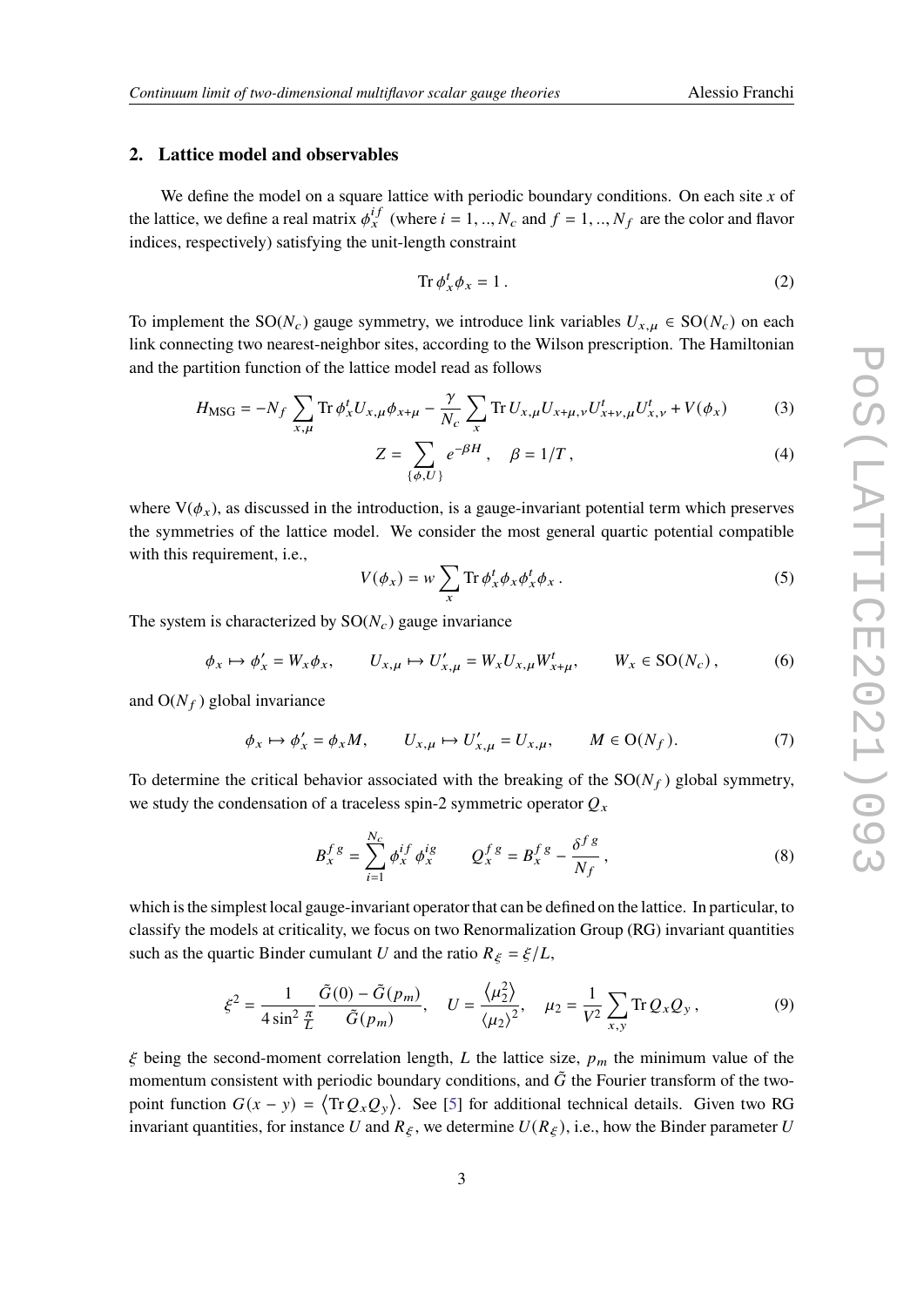| $(N_c, N_f)$ | $\left\langle \text{Tr}\,B_x^2 \right\rangle_{w=0}$ | $\left\langle \text{Tr}\,B_x^2 \right\rangle_{w=1}$ |
|--------------|-----------------------------------------------------|-----------------------------------------------------|
| (3, 2)       | 0.9998(4)                                           | 0.49981(13)                                         |
| (3, 3)       | 0.9999(5)                                           | 0.3331(2)                                           |
| (3, 4)       | 1.0000(4)                                           | 0.3332(2)                                           |
| (4, 3)       | 1.00000(1)                                          |                                                     |
| (4, 4)       | 1.00001(2)                                          |                                                     |

<span id="page-3-1"></span>**Table 1:** Estimates of  $\langle \text{Tr } B_x^2 \rangle$  on minimum-energy configurations for square lattices of size  $L = 4$  and several color-flavor combinations.

depends on  $R_{\xi}$ , for several lattice sizes. According to the Finite-Size Scaling (FSS) theory, if two models belong to the same universality class, in the FSS limit  $U(R_\xi)$  is the same, i.e., the function  $F(R_{\xi})$  defined by

<span id="page-3-0"></span>
$$
U(R_{\xi}) \underset{L \to +\infty}{\approx} F(R_{\xi}) \tag{10}
$$

is the same. For finite-size systems Eq. [\(10\)](#page-3-0) holds apart from scaling corrections, whose leading behavior is controlled by the RG scaling dimension of the lowest-dimensional irrelevant operator appearing in the theory. In the case of asymptotically free models, such as two-dimensional vector models, corrections decrease as  $L^{-2}$ , multiplied by powers of ln L [\[10\]](#page-6-7). This strategy allows us to compare different models at criticality without tuning any non-universal parameter, as the function  $F(R_f)$  only depends on the boundary conditions and the universality class associated with the system.

#### **3. Minimum-energy configurations**

The study of the minimum-energy configurations is a very useful and handy way to predict the critical behavior of two-dimensional multiflavor scalar systems. Practically, we perform simulations on very small systems for very large values of  $\beta$ , and then we extrapolate the expectation values, to obtain the  $\beta \to +\infty$  limit. Here, we restrict the discussion to Tr  $B_x^2$ , whose average value  $\langle$ Tr  $B_x^2$  allows us to determine the structure of the scalar-field vacuum. In agreement with general considerations, different results, corresponding the different vacuum structures, are obtained for  $w > 0$  and  $w \le 0$ , see, for instance, Table [1.](#page-3-1)

These results can be easily understood. Applying the singular value decomposition to  $\phi_x^{ia}$ , one can prove that two minima exists and, correspondingly, Tr  $B^2$  is either equal to 1 or to  $1/q$ , where  $q = \min[N_c, N_f]$ . More precisely, in the limit  $\beta \to +\infty$ , the rectangular matrix  $\phi_x$  can be casted in one of the two following forms, depending on the quartic coupling sign:

<span id="page-3-2"></span>
$$
w \le 0 : \phi_x^{ia} = s_x^i z_x^a, \qquad \text{where} \quad s_x^i, z_x^a \text{ are unit-length vectors}
$$
  

$$
w > 0 : \phi_x^{ia} = \sqrt{\frac{1}{q} \sum_{k=1}^q C_x^{ik} O_x^{ak}}, \qquad \text{where} \quad C \in O(N_c), O \in O(N_f).
$$
 (11)

For  $w \le 0$ , Tr  $B_x^2$  is 1 (see App. A of [\[6\]](#page-6-5) for a discussion of the case  $w = 0$ ) and the bilinear operator  $B_x^2$  reduces to a projector  $P_x^f$ <sup>s</sup> onto a one-dimensional space

$$
B_x^f{}^g = z_x^f z_x^g = P_x^f{}^g , \quad \text{with} \quad P_x^2 = P_x . \tag{12}
$$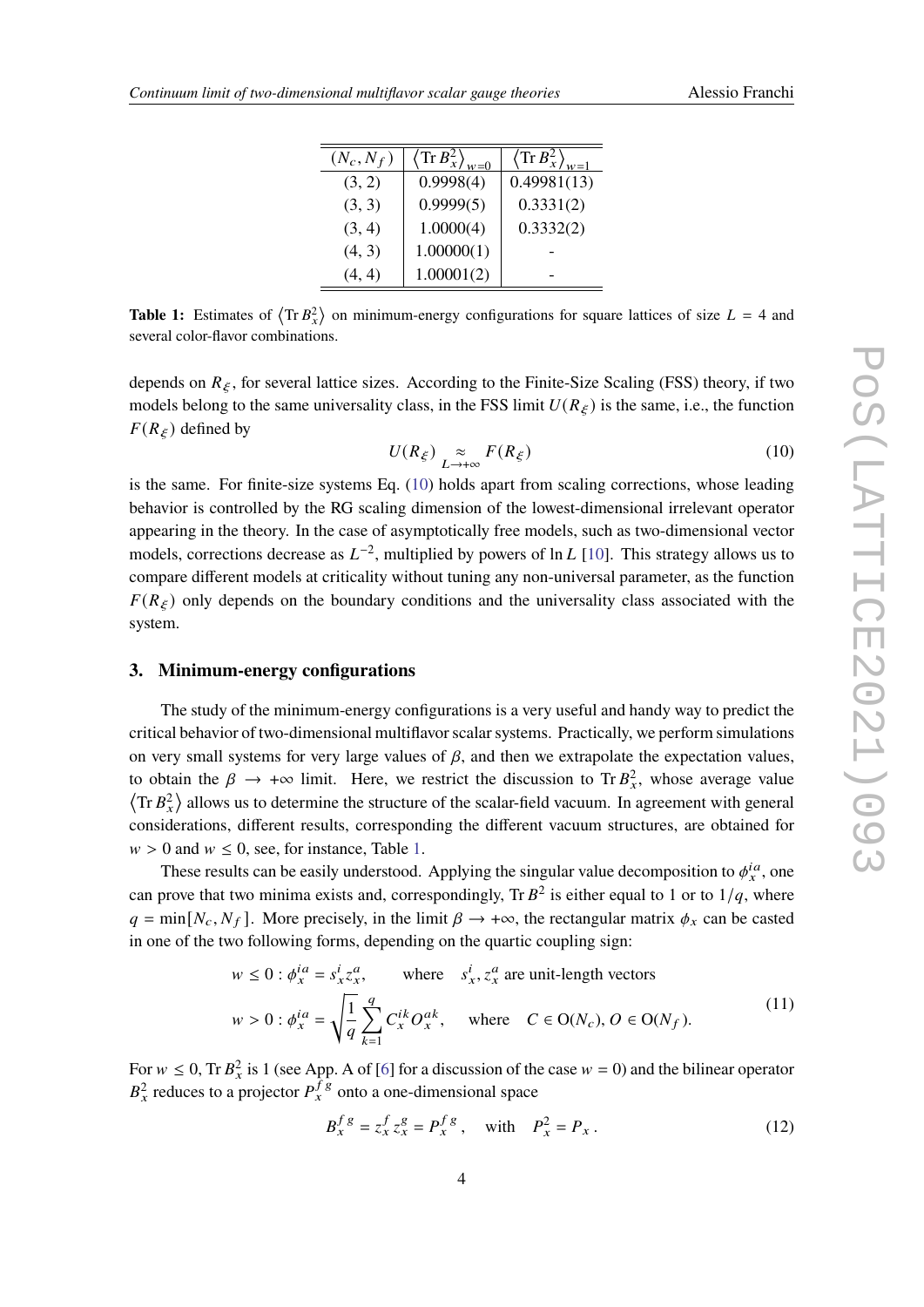<span id="page-4-0"></span>

**Figure 1:** Left: Plot of U versus  $R_{\xi}$  for  $N_f = 3$  and  $w = 0$ . Left: results for  $N_c = 3$ ; right: results for  $N_c = 4$ . In both plots MSG data are compared with the scaling curve of two different formulation of the  $\mathbb{R}P^2$ model (see [\[7\]](#page-6-8) for more details).

If we assume that the dynamics in the gauge model is completely determined by the fluctuations of the order parameter  $B_x$ , by substituting Eq. [\(11\)](#page-3-2) in the Hamiltonian, we identify the effective scalar model as the  $\mathbb{R}P^{N_f-1}$  model [\[5,](#page-6-4) [6\]](#page-6-5). Indeed, the standard nearest-neighbor  $\mathbb{R}P^{N_f-1}$  action is given by

$$
H_{RP^{N-1}} = -J \sum_{x,\mu} \text{Tr} \, P_x P_{x+\mu}, \quad P_x^f{}^g = \phi_x^f \, \phi_x^g \tag{13}
$$

This is fully confirmed by the results of Table [1](#page-3-1) and by the FSS analyses we will provide in the next section.

For  $w > 0$ , the scalar vacuum is different and  $\langle \text{Tr } B_x^2 \rangle$  is equal to  $1/q$ , as verified in Table [1.](#page-3-1) We will not proceed further discussing this case, as the topic is more technical and out of the scope of this proceeding. We only mention that preliminary results support a critical behavior associated with a NLSM defined on the symmetric space  $SO(N_f)/(SO(N_c) \otimes SO(N_f - N_c))$ , if  $N_f > N_c$ [\[8\]](#page-6-6). Note that these universality classes depend on the number of colors  $N_c$ —at variance with the case  $w \le 0$ —and have a peculiar symmetry under  $N_c \mapsto N_f - N_c$ .

#### **4. Numerical results**

We present some FSS analyses taken from [\[5,](#page-6-4) [6\]](#page-6-5). We will make extensive use of the relation Eq. [\(10\)](#page-3-0), comparing plots of the Binder cumulant U as a functions of  $R_{\xi}$ : if two theories have the same critical behavior, the asymptotic curve  $F_U(R_\xi)$  is the same in the FSS limit. We first show data in the absence of a potential term ( $w = 0$ ) for  $N_f = 3$  and  $N_c = 3, 4$ , see the left and right panel of Fig. [1.](#page-4-0) In both cases, increasing the lattice size, MSG data approach monotonically the asymptotic curve of the  $\mathbb{R}P^2$  model: tiny finite-size deviations are interpreted as scaling corrections. The figure provides numerical evidence that MSG theories with  $N_f = 3$  and non-Abelian gauge symmetry (without any potential term in the Hamiltonian) are in the same universality class as the  $\mathbb{R}P^2$  vector model.

We then present results for  $N_c = 3$ ,  $N_f = 4$  (note that  $N_f > N_c$ ) and different values of the quartic coupling,  $w = 0$  and 10, see Fig. [2.](#page-5-0) In the absence of a potential term (left panel), we still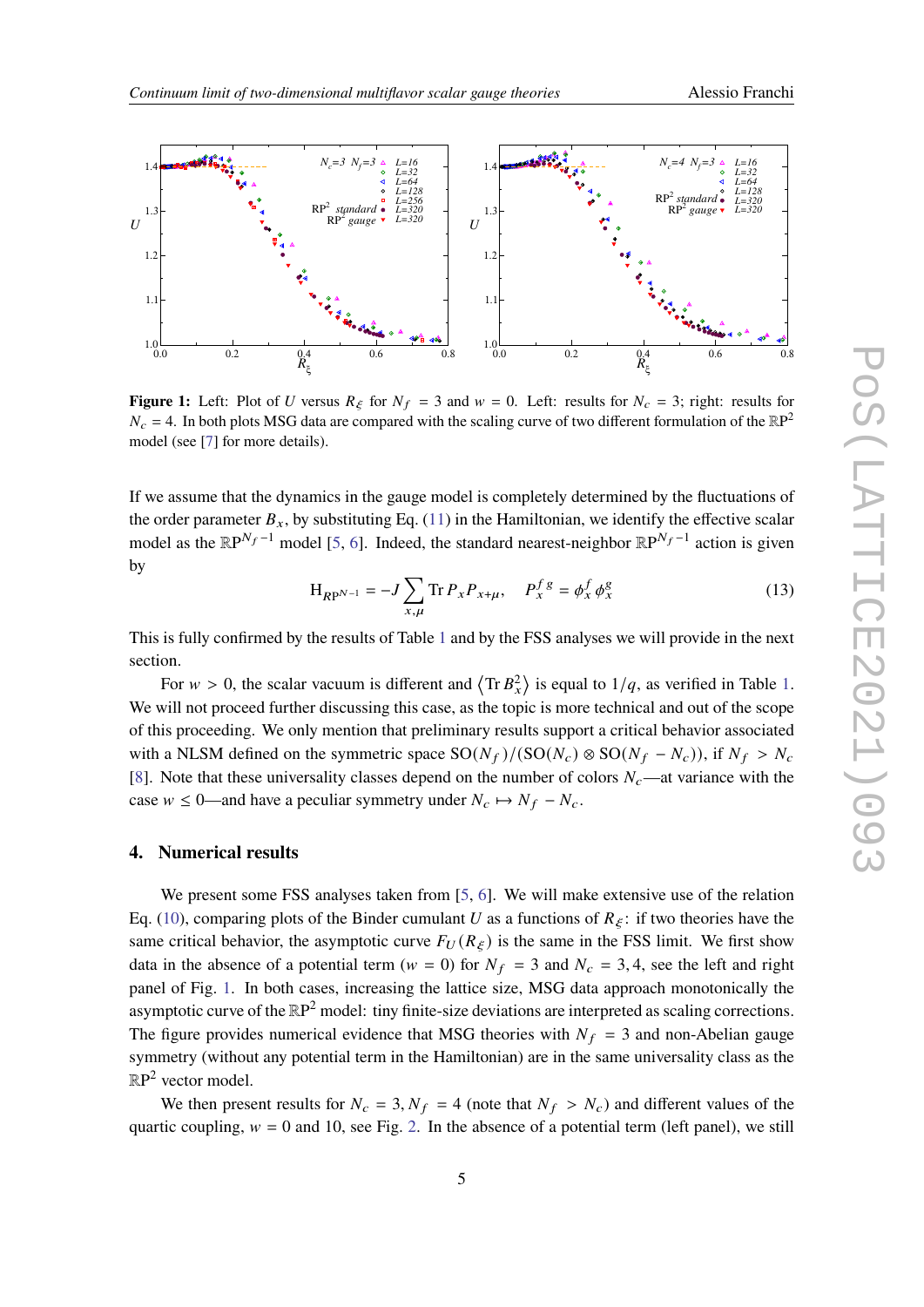<span id="page-5-0"></span>

**Figure 2:** Plot of U versus  $R_{\xi}$  for  $N_c = 3$ ,  $N_f = 4$ . In the left panel we show results for  $w = 0$ , in the right panel results for  $w = 10$ . MSG data are compared with the scaling curve of the  $\mathbb{R}P^3$  model (left) and of the O(4) vector model (right). The scaling curves of these two models are also reported in the inset (right panel).

observe a  $\mathbb{R}P^{N_f-1}$  critical behavior: the four-flavor scaling curve is consistent with  $\mathbb{R}P^3$  data, within scaling corrections. This is in agreement with the analysis of the minimum energy configurations: for  $w = 0$  one obtains  $\langle \text{Tr } B_x^2 \rangle = 1$  as in the  $\mathbb{R}P^3$  model, see Table [1.](#page-3-1) A different continuum limit is observed for  $w > 0$ . In the right panel of Fig. [2,](#page-5-0) we present results for  $w = 10$ , which are in complete agreement with an O(4) critical behavior. As shown in the inset,  $\mathbb{R}P^3$  and O(4) data for the largest sizes at our disposal (they provide very good approximations of the universal curves  $F_U(R_\varepsilon)$  associated with each of the two universality classes) are clearly different, so the two different continuum limits can be easily distinguished.

### **5. Conclusions**

We presented numerical studies of multiflavor scalar models with a non-Abelian  $SO(N_c)$  gauge symmetry, an  $O(N_f)$  global invariance and fields transforming in the fundamental representation of the gauge group. The continuum limit that is realized in the  $\beta \to +\infty$  limit crucially depends on the structure of the scalar field vacuum. In the absence of a quartic potential term (actually if  $w \le 0$ , see [\[6\]](#page-6-5)), the critical behavior is expected to be associated with a projective-space  $\sigma$  model. This conjecture is confirmed by the analyses of the minimum-energy configurations. We obtained  $\langle \text{Tr } B_x^2 \rangle = 1$ , which implies that the lattice model is effectively described by a theory of projectors. We also performed Monte Carlo simulations for  $(N_c = 3, 4$  and  $N_f = 3)$  and  $(N_c = 3, N_f = 4)$ . All results are in agreement with a critical behavior belonging to the  $\mathbb{R}P^{N_f-1}$  universality class. These findings can be extended in several directions, some of which have been already explored in the literature. One can consider complex scalar fields transforming in the fundamental representation of the SU( $N_c$ ) gauge group with a U( $N_f$ ) global symmetry [\[9\]](#page-6-9). Analogous arguments to the ones presented in this proceeding support in this case a  $\mathbb{C}P^{N_f-1}$  critical behavior. Alternatively, one may consider other group representations. Specifically in [\[6\]](#page-6-5), for instance, the authors considered scalar fields transforming in the adjoint representation of the  $SU(N_c)$  gauge group. A different possibility is to consider the effects of a positive quartic coupling in driving more complex critical behaviors, whenever  $N_f > N_c$ . As we already mentioned, in that case we expect the universality class to be